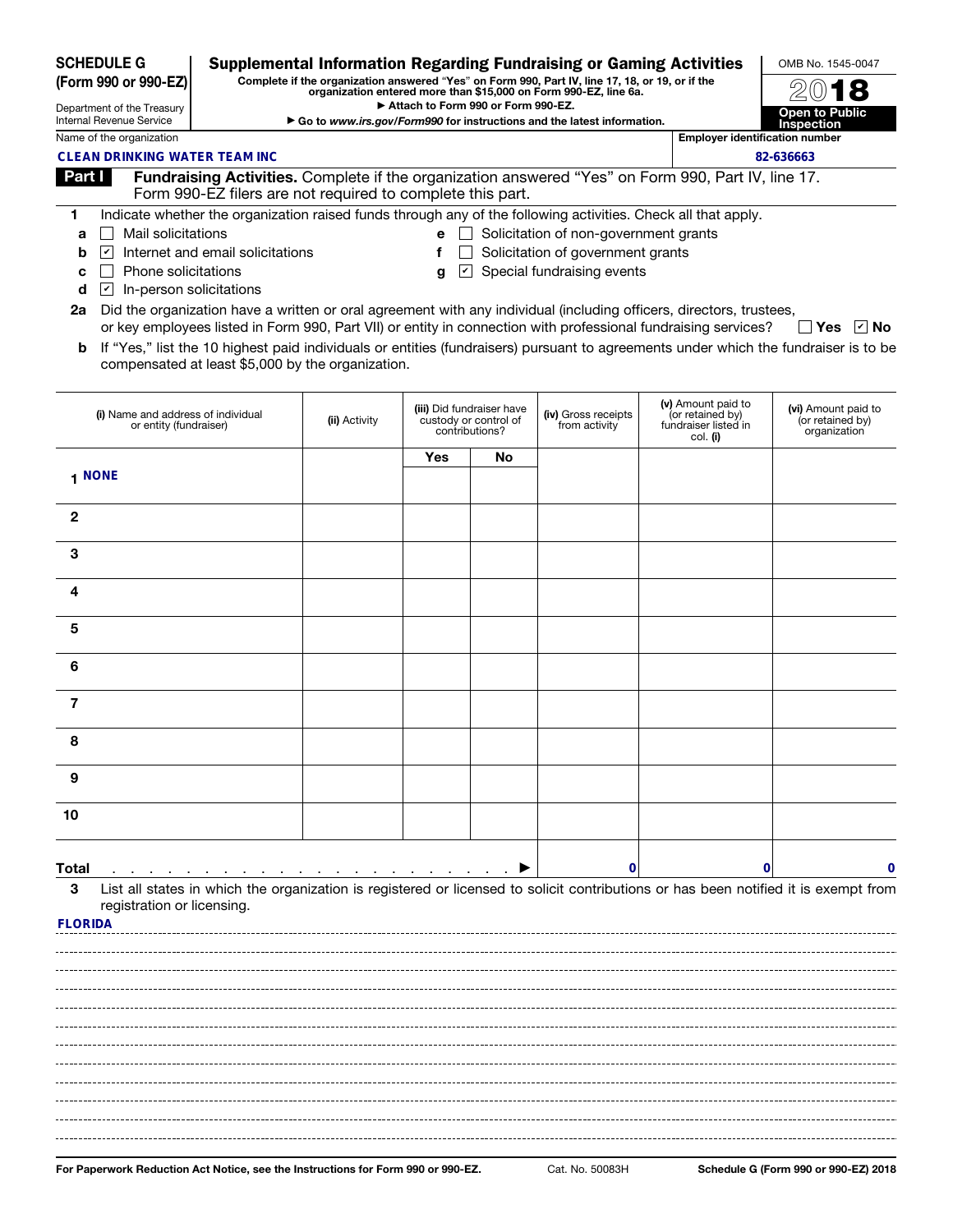Part II Fundraising Events. Complete if the organization answered "Yes" on Form 990, Part IV, line 18, or reported more than \$15,000 of fundraising event contributions and gross income on Form 990-EZ, lines 1 and 6b. List events with gross receipts greater than \$5,000.

|                 |                                                                                                                                                           |                                                                                                                                                                                                                  | (a) Event #1<br><b>SILENT AUCTION</b><br>(event type) | (b) Event $#2$<br><b>NEPAL TOUR</b><br>(event type) | (c) Other events<br><b>CUBA TOUR</b><br>(total number) | (d) Total events<br>(add col. (a) through<br>col. (c) |  |  |  |
|-----------------|-----------------------------------------------------------------------------------------------------------------------------------------------------------|------------------------------------------------------------------------------------------------------------------------------------------------------------------------------------------------------------------|-------------------------------------------------------|-----------------------------------------------------|--------------------------------------------------------|-------------------------------------------------------|--|--|--|
| Revenue         | п                                                                                                                                                         | Gross receipts                                                                                                                                                                                                   | 12280                                                 | 33100                                               | 9779                                                   | 55159                                                 |  |  |  |
|                 | 2                                                                                                                                                         | Less: Contributions                                                                                                                                                                                              | $\bf{0}$                                              | 0                                                   | 0                                                      | 0                                                     |  |  |  |
|                 | 3                                                                                                                                                         | Gross income (line 1 minus<br>$line 2)$                                                                                                                                                                          | 12280                                                 | 33100                                               | 9779                                                   | 55159                                                 |  |  |  |
| Direct Expenses | 4                                                                                                                                                         | Cash prizes                                                                                                                                                                                                      | 0                                                     |                                                     |                                                        |                                                       |  |  |  |
|                 | 5                                                                                                                                                         | Noncash prizes                                                                                                                                                                                                   | 0                                                     |                                                     |                                                        |                                                       |  |  |  |
|                 | 6                                                                                                                                                         | Rent/facility costs                                                                                                                                                                                              | 0                                                     |                                                     |                                                        |                                                       |  |  |  |
|                 | 7                                                                                                                                                         | Food and beverages                                                                                                                                                                                               | 0                                                     |                                                     |                                                        |                                                       |  |  |  |
|                 | 8                                                                                                                                                         | Entertainment                                                                                                                                                                                                    | 0                                                     |                                                     |                                                        |                                                       |  |  |  |
|                 | 9                                                                                                                                                         | Other direct expenses                                                                                                                                                                                            | 926                                                   | 26841                                               | 7326                                                   | 35093                                                 |  |  |  |
|                 | 10<br>11                                                                                                                                                  | Direct expense summary. Add lines 4 through 9 in column (d)<br>Net income summary. Subtract line 10 from line 3, column (d)                                                                                      |                                                       | and a strategic and a strategic                     |                                                        | 35093<br>20066                                        |  |  |  |
|                 | Part III<br>Gaming. Complete if the organization answered "Yes" on Form 990, Part IV, line 19, or reported more than<br>\$15,000 on Form 990-EZ, line 6a. |                                                                                                                                                                                                                  |                                                       |                                                     |                                                        |                                                       |  |  |  |
| Revenue         |                                                                                                                                                           |                                                                                                                                                                                                                  | (a) Bingo                                             | (b) Pull tabs/instant<br>bingo/progressive bingo    | (c) Other gaming                                       | (d) Total gaming (add<br>col. (a) through col. (c))   |  |  |  |
|                 | ı                                                                                                                                                         | Gross revenue                                                                                                                                                                                                    |                                                       |                                                     |                                                        |                                                       |  |  |  |
|                 | 2                                                                                                                                                         | Cash prizes                                                                                                                                                                                                      |                                                       |                                                     |                                                        |                                                       |  |  |  |
| Direct Expenses | З                                                                                                                                                         | Noncash prizes                                                                                                                                                                                                   |                                                       |                                                     |                                                        |                                                       |  |  |  |
|                 | 4                                                                                                                                                         | Rent/facility costs                                                                                                                                                                                              |                                                       |                                                     |                                                        |                                                       |  |  |  |
|                 | 5                                                                                                                                                         | Other direct expenses                                                                                                                                                                                            |                                                       |                                                     |                                                        |                                                       |  |  |  |
|                 | 6                                                                                                                                                         | Volunteer labor.                                                                                                                                                                                                 | <b>Yes</b><br>%<br>No                                 | <b>Yes</b><br>$\%$<br>No                            | <b>Yes</b><br>%<br>No                                  |                                                       |  |  |  |
|                 | Direct expense summary. Add lines 2 through 5 in column (d)<br>7<br>Net gaming income summary. Subtract line 7 from line 1, column (d)<br>8               |                                                                                                                                                                                                                  |                                                       |                                                     |                                                        |                                                       |  |  |  |
|                 |                                                                                                                                                           |                                                                                                                                                                                                                  |                                                       |                                                     |                                                        |                                                       |  |  |  |
| 9               | а<br>b                                                                                                                                                    | Enter the state(s) in which the organization conducts gaming activities: NONE<br>Is the organization licensed to conduct gaming activities in each of these states?<br>$\Box$ Yes $\Box$ No<br>If "No," explain: |                                                       |                                                     |                                                        |                                                       |  |  |  |
| 10a<br>b        |                                                                                                                                                           | Were any of the organization's gaming licenses revoked, suspended, or terminated during the tax year? .<br>$\Box$ Yes $\Box$ No<br>If "Yes," explain:                                                            |                                                       |                                                     |                                                        |                                                       |  |  |  |